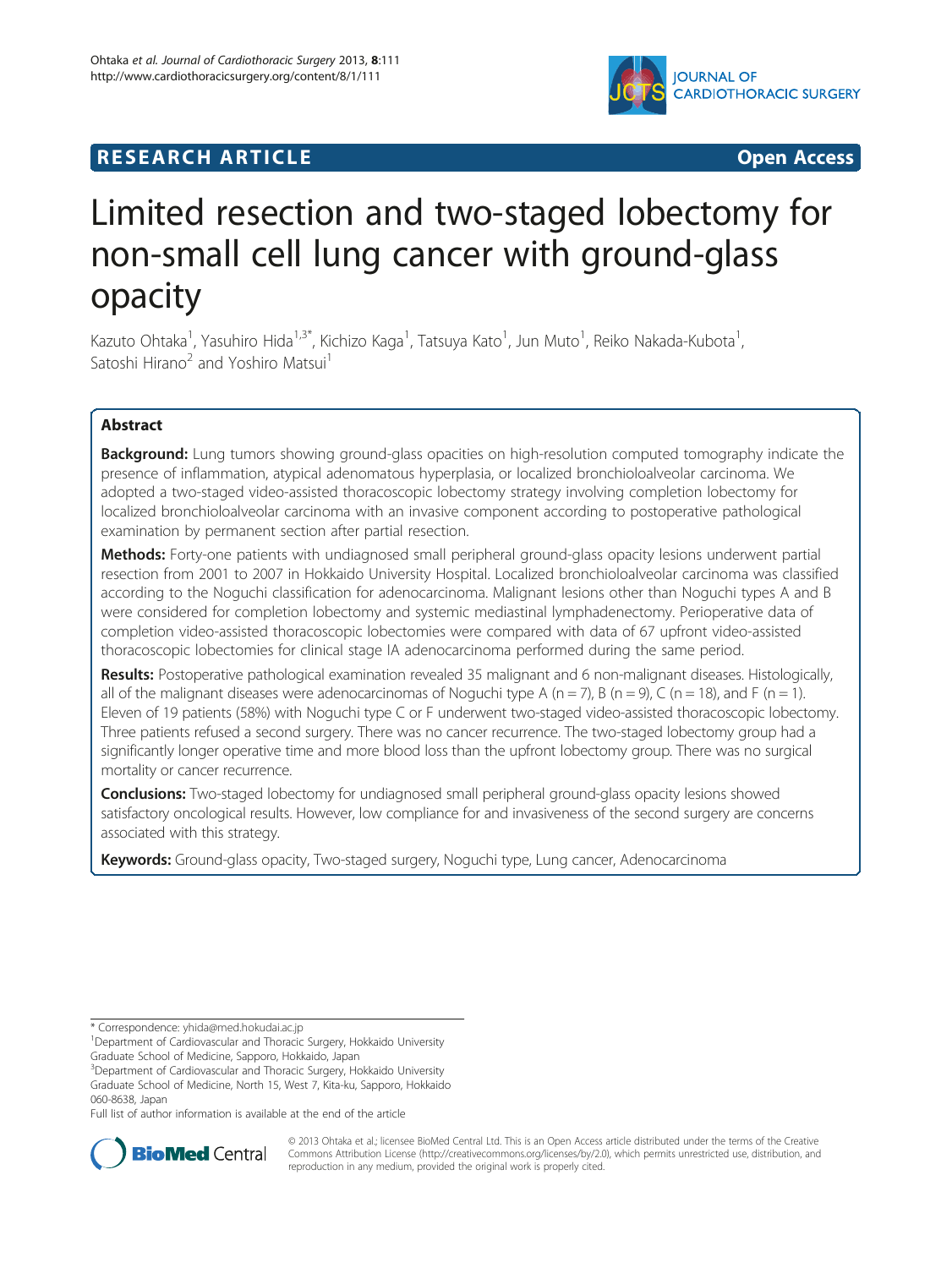## Background

In 1995, Noguchi et al. proposed the classification of adenocarcinoma into six pathologic types, A to F, based on growth patterns [\[1\]](#page-5-0). Noguchi type A adenocarcinoma is localized bronchioloalveolar carcinoma (LBAC), and Noguchi type B adenocarcinoma is LBAC with foci of structural alveolar collapse. Types A and B are not invasive, show no lymph node metastasis, and have a 5-year survival rate of 100%. Noguchi type C adenocarcinoma, which is LBAC with foci of active fibroblastic proliferation, has the potential for lymph node metastasis and has a 5-year survival rate of 75%. Noguchi type was subsequently reported to be associated with radiological findings on high-resolution computed tomography (HRCT) imaging [\[2](#page-5-0)-[4](#page-5-0)]. Most cases of bronchioloalveolar carcinoma (BAC), such as Noguchi types A, B, and C, have radiological findings of ground-glass opacities (GGO) on HRCT. Aoki et al. reported that most Noguchi type A or B adenocarcinomas showed localized GGO on HRCT, and that most Noguchi type C adenocarcinomas showed partial GGO mixed with localized solid attenuation [[2](#page-5-0)]. Kondo et al. reported that 81.8% of air-containing tumors with less than 50% opacity on mediastinal window images were Noguchi type A or B, and 88.7% of the solid-density tumors with more than 50% opacity were Noguchi type C, D, or F [\[3](#page-5-0)]. Kuriyama et al. reported that the percentage of GGO in LBAC was significantly greater than that in adenocarcinoma with or without a replacement growth pattern [\[4](#page-5-0)]. That is, tumors that comprise a larger GGO component on HRCT, especially tumors with pure GGO, are likely to be Noguchi type A or B adenocarcinoma.

Given that tumors demonstrating pure GGO or mixed GGO lesions with a slight solid part represent early-stage cancer without invasiveness, they might be good candidates for limited surgery with curative intent. The outcome of limited surgery with curative intent for patients with pure GGO lesions is reportedly satisfactory [\[5](#page-5-0)-[7\]](#page-5-0). Although BAC generally has a good prognosis, some cases, especially type C, have lymph node involvement and recurrence [[8](#page-5-0)]. Some reports have investigated whether limited resection or lobectomy should be performed for GGO lesions according to the intraoperative pathological diagnosis of Noguchi type based on frozen section of partially resected specimens [\[9](#page-5-0)[-12](#page-6-0)]. That is, if the tumor is diagnosed as Noguchi type A or B adenocarcinoma or noninvasive carcinoma based on intraoperative pathological examination with frozen section after partial resection, then additional resection is not indicated unless the surgical margin is positive. If the tumor is diagnosed as another Noguchi type of adenocarcinoma or invasive carcinoma, lobectomy with mediastinal lymph node dissection is performed successively. The above-mentioned studies reported that the results of this therapeutic strategy are satisfactory in terms of patient survival.

However, there was a limitation in this therapeutic strategy: intraoperative pathological examination sometimes led to a misdiagnosis of Noguchi type or cancer invasiveness, because the Noguchi type of adenocarcinoma was originally diagnosed based on postoperative pathological examination by permanent section [[5,10,](#page-5-0)[13](#page-6-0)]. Misdiagnosis of Noguchi type would result in either over- or undertreatment in the form of lobectomy for patients with noninvasive cancer or insufficient limited surgery for patients with invasive cancer, respectively.

To avoid these intraoperative pathologic diagnostic errors and resultant inappropriate surgeries, we adopted the following therapeutic strategy for patients with undiagnosed small peripheral GGO lesions for 7 years (2001–2007). According to the pathological diagnosis by permanent section after partial resection, patients with Noguchi type A or B adenocarcinoma underwent postoperative follow-up without two-staged lobectomy. For other Noguchi type adenocarcinomas (including type C) and cancers of other histological types, two-staged lobectomy was considered. There have been no reports of a therapeutic strategy similar to ours. We herein report the perioperative and survival outcomes of this twostaged lobectomy strategy based on pathological examination by permanent section in patients with undiagnosed small peripheral GGO lesions.

#### Patients and methods

The therapeutic strategy for patients with undiagnosed small peripheral GGO lesions in our institute is as following. First, video-assisted thoracoscopic (VATS) partial resection was performed after obtaining informed consent for the possibility of two-staged lobectomy. Based on postoperative pathological examination by permanent section, patients who were diagnosed with non-malignant disease or Noguchi type A or B adenocarcinoma did not undergo two-staged lobectomy. On the other hand, patients who were diagnosed with adenocarcinoma other than Noguchi type A or B or with cancers of other histologic types underwent two-staged lobectomy if the patient met the medical criteria for lobectomy and agreed to the second surgery. The institutional review board of Hokkaido university hospital approved this retrospective study and waived the requirement for informed consent.

The subjects were 41 patients with undiagnosed small peripheral GGO lesions who underwent pulmonary resection in Hokkaido University Hospital from January 2001 to December 2007. The clinicopathological data were obtained from the medical charts. GGO was defined as a localized or focal misty increase in lung attenuation that did not obscure the underlying vascular markings. Typical CT findings of GGO lesions were shown in Figure [1](#page-2-0). The peripheral lung field was defined as the outer one-third of lung field on CT imaging. For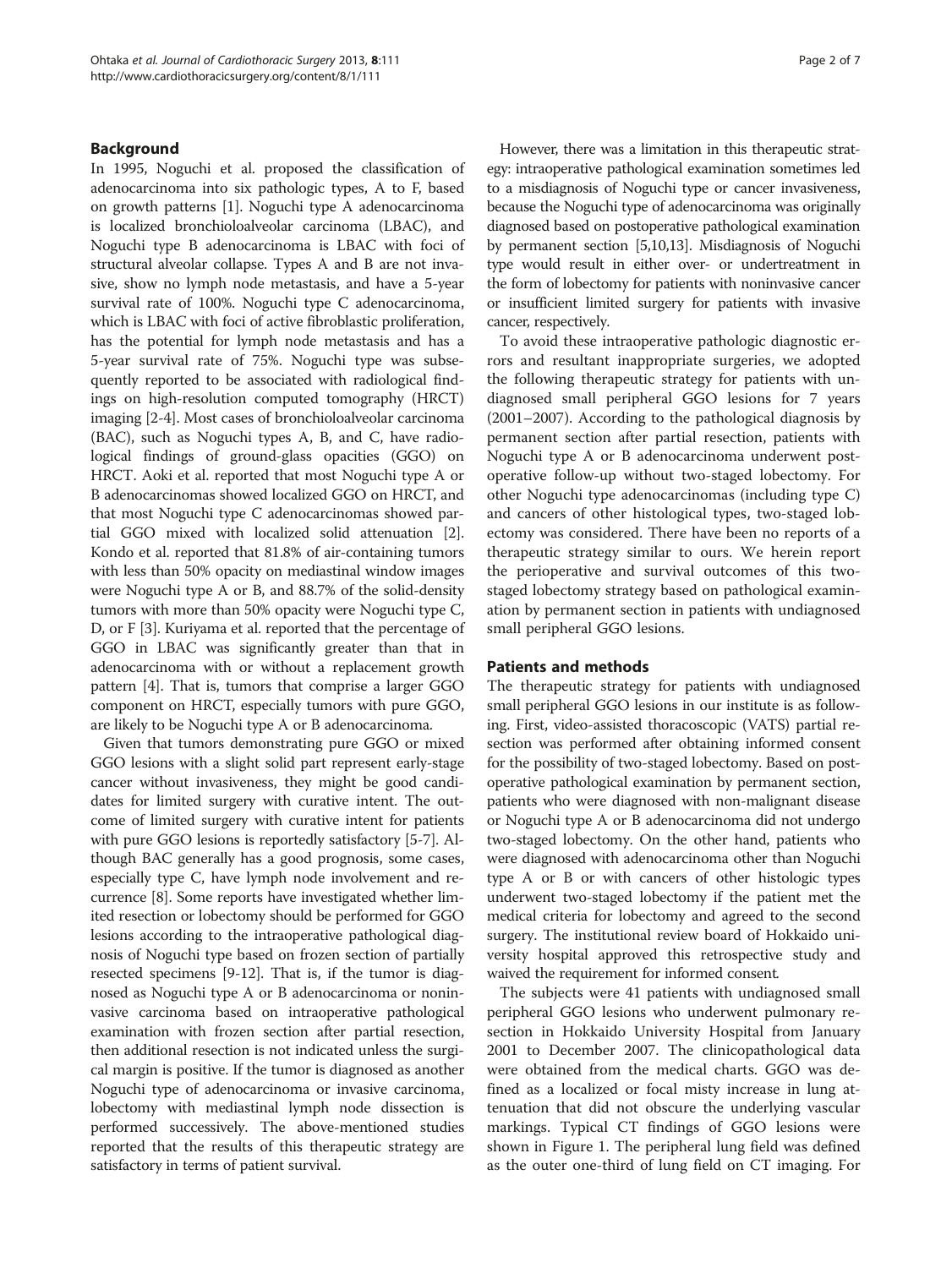<span id="page-2-0"></span>

Figure 1 CT findings of pure (left) and mixed (right) groundglass opacity lesions.

unpalpable tumors, gold markers were preoperatively inserted to identify the location intraoperatively. Details on the technique for inserting the 1.5-mm-diameter gold markers into the lung have been previously reported [[14\]](#page-6-0). In brief, special equipment that was developed for the insertion of gold markers using bronchoscopy was used to insert the markers into small bronchi (Olympus, Tokyo, Japan).

The usefulness and safety of our therapeutic strategy for patients with undiagnosed small peripheral GGO lesions were statistically analyzed. To evaluate usefulness, overall survival (OS) and DFS after resection were analyzed. OS was the period between the date of operation and the date of death or the last date of confirmed survival. DFS was the period between the date of operation and the date of recurrence or the last date of confirmed recurrence-free survival. For patients who underwent two-staged lobectomy, OS and DFS were the period between the date of first operation and the last date.

To evaluate safety, perioperative data of patients who underwent two-staged VATS lobectomy (two-staged lobectomy group), such as operative time, blood loss, ratio of conversion to open thoracotomy from VATS lobectomy, postoperative complications, period of postoperative drainage, length of postoperative hospital stay, and surgeryrelated death, were compared with data of 67 patients with adenocarcinoma who were diagnosed with clinical stage IA disease and underwent VATS lobectomy during the same period (upfront lobectomy group). The following patients were excluded: patients who underwent partial resection of another lobe at the same time and patients with a past history of lung resection. Conversion to open thoracotomy from VATS lobectomy was performed if there was severe adhesion of lymph nodes to the pulmonary artery, severe adhesion of the pleura, or uncontrolled vascular injury. Postoperative pulmonary fistula was defined as air leakage that continued for more than 7 postoperative days or necessitated pleurodesis or reoperation.

# Table 1 Patient characteristics

| <b>Characteristics</b>      | The patients with GGO $(n = 41)$ |
|-----------------------------|----------------------------------|
| Age (year)                  |                                  |
| Median value (range)        | 63 (37-79)                       |
| Sex                         |                                  |
| Male                        | 16 (39%)                         |
| Female                      | 25 (61%)                         |
| CEA (ng/ml)                 |                                  |
| Median value (range)        | $2.2$ (0.5-18.8)                 |
| Location                    |                                  |
| Right upper lobe            | 24 (58.5%)                       |
| Right middle lobe           | $1(2.4\%)$                       |
| Right lower lobe            | $1(2.4\%)$                       |
| Left upper lobe             | 7 (17.1%)                        |
| Left lower lobe             | 8 (19.5%)                        |
| Tumor size on CT (mm)       |                                  |
| Median value (range)        | $13(5-20)$                       |
| Histological type           |                                  |
| Adenocarcinoma              | 35 (85.4%)                       |
| Noguchi type                |                                  |
| Α                           | 7                                |
| B                           | 9                                |
| C                           | 18                               |
| F                           | 1                                |
| Non-malignancy              | 6 (14.6%)                        |
| Tumor size on specimen (mm) |                                  |
| Median value (range)        | $13(5-22)$                       |
| TNM classification          |                                  |
| T1a N0 M0                   | 33                               |
| T1b N0 M0                   | $\overline{2}$                   |

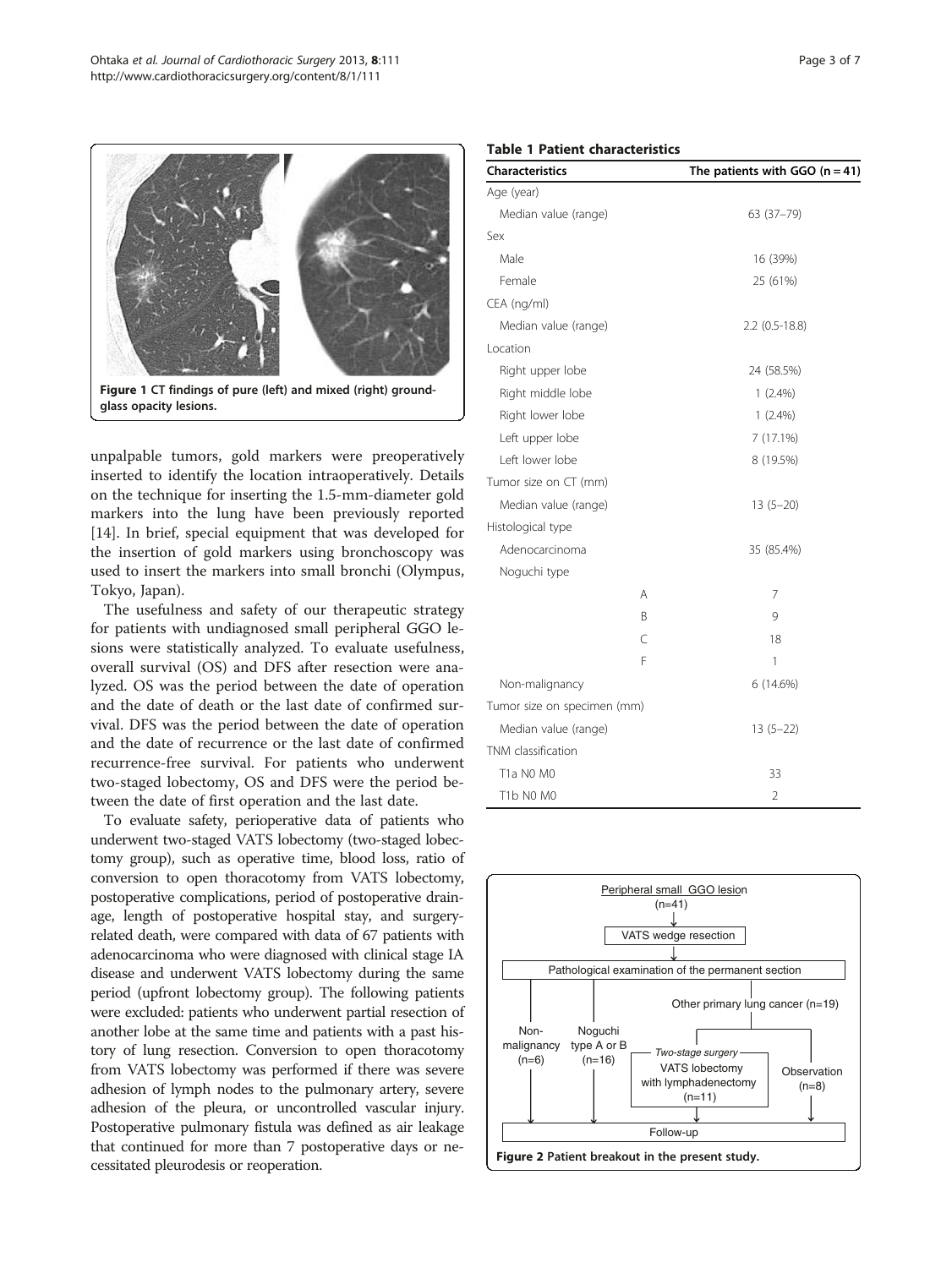

<span id="page-3-0"></span>

The survival rate was calculated using the Kaplan-Meier method. Comparison between the two-staged and upfront lobectomy groups was performed using the Mann–Whitney U test and chi-square test. All statistical analyses were performed using StatView 5.0 software (SAS Institute Inc., Cary, NC, USA). A p-value of <0.05 indicated a significant difference.

# Results

The characteristics of 41 patients with preoperatively undiagnosed small peripheral GGO lesions are shown in Table [1](#page-2-0). The 41 patients comprised 16 males and 25 females with a median age of 63 years (range, 37–79 years) and a median tumor size on CT of 13 mm (range, 5– 20 mm). The tumor location was the right upper lobe in 24 patients, left lower lobe in 8, left upper lobe in 7, right middle lobe in 1, and right lower lobe in 1. The postoperative pathological examination by permanent section resulted in a pathological diagnosis of 35 malignant and 6 non-malignant diseases (4 atypical adenomatous hyperplasia, a intrapulmonary bleeding and an inflammatory lesion). Histologically, all of the malignant diseases were adenocarcinomas of Noguchi type A  $(n = 7)$ , B  $(n = 9)$ , C (n = 18), and F (n = 1). Eight of 19 patients (42%) with Noguchi type C and F did not undergo two-staged lobectomy for the following reasons: preexisting diseases such as intestinal pneumonia in 3 patients, patient refusal in 3, and multiple lesions in 2. Finally, 11 patients (58%) underwent two-staged VATS lobectomy with systemic lymph node dissection (Figure [2\)](#page-2-0). The median period between partial resection and two-staged lobectomy was 44 days (range, 14–248 days).

The median postoperative follow-up period was 67 months (range, 32–119 months) in 41 patients with

Table 2 Patient characteristics in two-staged and upfront lobectomy groups

| <b>Characteristics</b>           | Two-staged lobectomy group $(n = 11)$ | Upfront lobectomy group ( $n = 67$ ) | p value |
|----------------------------------|---------------------------------------|--------------------------------------|---------|
| Age (y.o.)                       |                                       |                                      |         |
| Median value (range)             | $67(45 - 75)$                         | 66 (31-86)                           | 0.446   |
| Sex                              |                                       |                                      |         |
| Male                             | 5 (45.5%)                             | 30 (44.8%)                           | >0.999  |
| Female                           | 6 (54.5%)                             | 37 (55.2%)                           |         |
| CEA (ng/ml)                      |                                       |                                      |         |
| Median value (range)             | 2.4 (1.4-18.8)                        | $2.7(5.0-95.0)$                      | 0.807   |
| Location                         |                                       |                                      |         |
| Right upper lobe                 | 6 (54.5%)                             | 29 (43.3%)                           | 0.524   |
| Right middle lobe                | $1(9.1\%)$                            | $7(10.4\%)$                          |         |
| Right lower lobe                 | $0(0\%)$                              | 13 (19.4%)                           |         |
| Left upper lobe                  | 2 (18.2%)                             | 12 (17.9%)                           |         |
| Left lower lobe                  | 2 (18.2%)                             | $6(9.0\%)$                           |         |
| Tumor size on CT (mm)            |                                       |                                      |         |
| Median value (range)             | $13(9-20)$                            | $20(7-30)$                           | 0.002   |
| Tumor size on specimen (mm)      |                                       |                                      |         |
| Median value (range)             | $15(8-20)$                            | $18(6-63)$                           | 0.014   |
| TNM classification               |                                       |                                      |         |
| T1a / T1b / T2a / T2b / T3       | 11/0/0/0/0                            | 35/18/8/1/5                          | 0.063   |
| NO / N1 / N2                     | 11/0/0                                | 60/3/4                               | 0.532   |
| Stage IA / IB / IIA / IIB / IIIA | 11/0/0/0/0                            | 47/8/4/4/4                           | 0.353   |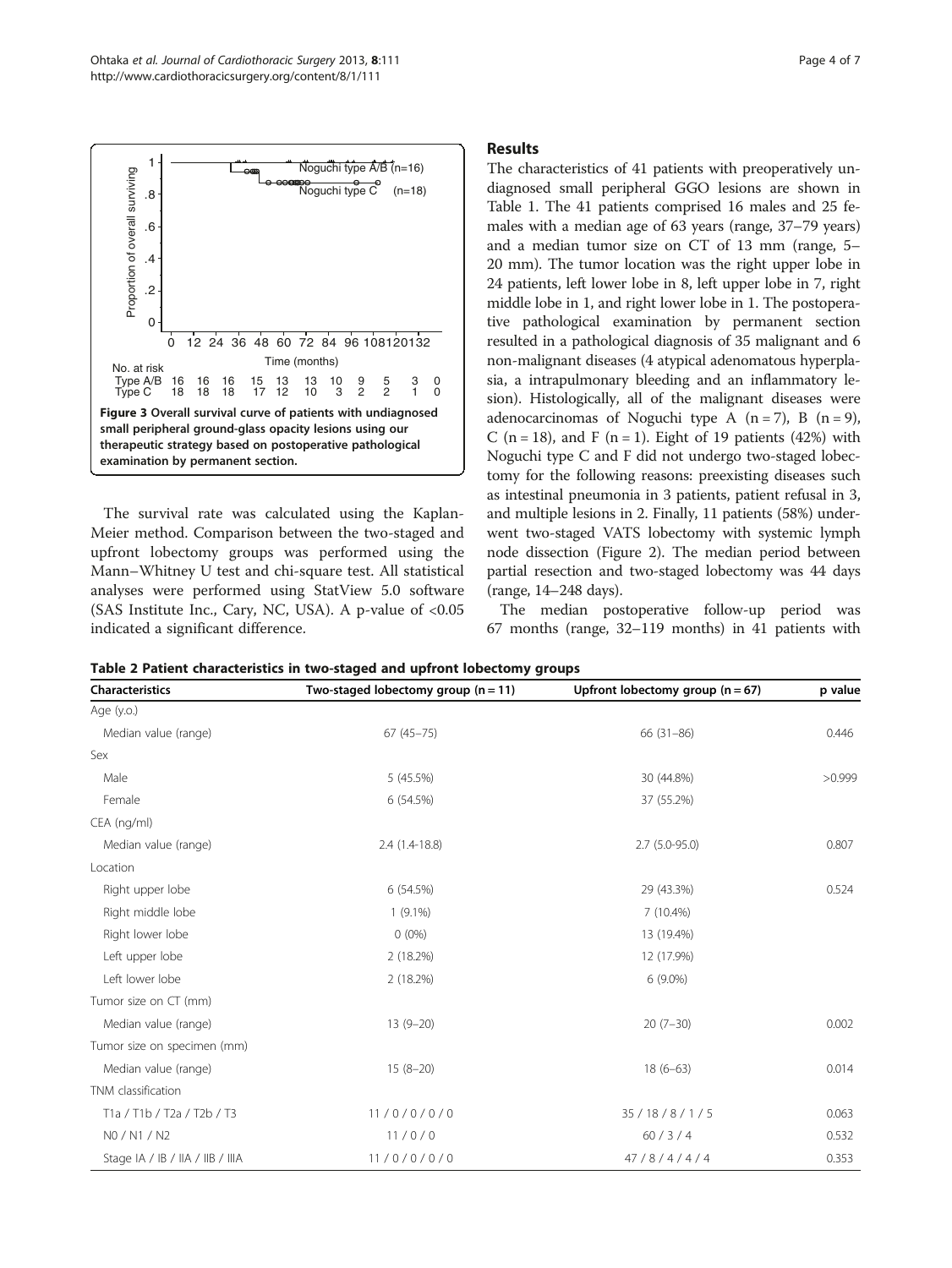|                  | Table 3 Perioperative data in two-staged and upfront |  |  |
|------------------|------------------------------------------------------|--|--|
| lobectomy groups |                                                      |  |  |

| <b>Characteristics</b>               | Two-staged<br>lobectomy group<br>$(n = 11)$ | Upfront<br>lobectomy<br>group $(n = 67)$ | p-value |
|--------------------------------------|---------------------------------------------|------------------------------------------|---------|
| Conversion to open<br>thoracotomy    |                                             |                                          |         |
|                                      | 2(18.2%)                                    | 5(7.5%)                                  | 0.255   |
| The reasons of<br>conversion         |                                             |                                          |         |
| Strong adhesion<br>of lymph node     | 0                                           | 3                                        |         |
| Pleural adhesion                     | 2                                           | 2                                        |         |
| Operative time<br>(min.)             |                                             |                                          |         |
| Median value<br>(range)              | 306 (199–499)                               | 250 (141–469)                            | 0.007   |
| Blood loss (ml)                      |                                             |                                          |         |
| Median value<br>(range)              | 210 (20-550)                                | 80 (0-1050)                              | 0.014   |
| Complication                         |                                             |                                          |         |
|                                      | 3 (27.3%)                                   | 12 (17.9%)                               | >0.999  |
| Pulmonary fistula                    | 1                                           | 4                                        |         |
| Chylothorax                          | 2                                           | 1                                        |         |
| Empyema                              | $\Omega$                                    | 1                                        |         |
| Arrhythmia                           | $\Omega$                                    | 2                                        |         |
| Others                               | $\Omega$                                    | 4                                        |         |
| Drainage period<br>(day)             |                                             |                                          |         |
| Median value<br>(range)              | $3(1-14)$                                   | $4(1-13)$                                | 0.959   |
| Postoperative<br>hospital stay (day) |                                             |                                          |         |
| Median value<br>(range)              | $11(7-27)$                                  | $11(5-27)$                               | 0.480   |
| Operative death                      |                                             |                                          |         |
|                                      | 0                                           | 0                                        |         |

GGO lesions and 67 months (range, 32–119 months) in 35 patients with malignant diseases. Although two patients with Noguchi type C adenocarcinoma died of other diseases, no patents had recurrence of lung cancer. In patients with Noguchi type A or B adenocarcinoma, the 5-year OS and DFS were 100% (Figure [3](#page-3-0)). In patients with Noguchi type C adenocarcinoma, the 5-year OS was 87.2% and the 5-year DFS was 100%.

Patient characteristics of the two-staged  $(n = 11)$  and upfront lobectomy ( $n = 67$ ) groups are shown in Table [2.](#page-3-0) The tumor size of the two-staged lobectomy group was significantly smaller than that of the upfront group ( $p = 0.0138$ ). None of the other factors were significantly different. To evaluate safety, perioperative data of the two-staged group were compared with those of the upfront group (Table 3).

The two-staged group had a median operative time of 306 minutes (range, 199–499 minutes), which was significantly longer than that of the upfront group, which had a median value of 250 minutes (range, 141–469 minutes)  $(p = 0.0069)$ . The two-staged group had a median blood loss of 210 ml (range, 20–550 ml), which was significantly more than that of the upfront group, which had a median value of 80 ml (range,  $0-1050$  ml) ( $p = 0.0138$ ). The ratio of conversion to open thoracotomy in the two-staged group was higher (18.2%), but the difference was not significant. There was no significant difference in other factors between the two groups.

# **Discussion**

In this study, we reported the results of limited resection for Noguchi type A and B BAC and two-staged lobectomy for other primary lung cancers. In patients with Noguchi type A or B adenocarcinoma ( $n = 16$ ), the 5year OS and DFS were 100%. In patients with Noguchi type C adenocarcinoma ( $n = 18$ ), the 5-year OS and DFS were 87.2% and 100%, respectively. Patient survival was satisfactory and comparable with that of reports from other institutes. The postoperative follow-up period in the present study might not be long enough, because adenocarcinoma often recurs after 5 postoperative years [[15,16\]](#page-6-0).

There have been several reports on the therapeutic strategy in which partial resection is initially performed for tumors comprising a GGO component, and whether lobectomy was added was determined based on the intraoperative Noguchi type diagnosis on pathological examination by frozen section [\[10-](#page-5-0)[12](#page-6-0)]. Lobectomy was not added after partial resection if the intraoperative pathological diagnosis was Noguchi type A or B, and lobectomy was added if another Noguchi type was diagnosed. Koike et al. reported that this therapeutic strategy resulted in a 5-year DFS of 93% and a 5-year disease-specific survival of 100% [[10](#page-5-0)]. Yamato et al. reported that this therapeutic strategy resulted in no recurrence during 30 months of follow-up [[11](#page-5-0)]. Ichiki et al. reported that this therapeutic strategy resulted in no recurrence and a 5-year OS of 100% in patients who were diagnosed with Noguchi A or B disease on intraoperative pathological examination by frozen section [\[12\]](#page-6-0). These reports demonstrated a good survival outcome with this strategy.

There is a limitation in Noguchi type diagnosis based on intraoperative pathological examination by frozen section. Determination of the Noguchi type of adenocarcinoma was originally based on postoperative pathological examination by permanent section [[1\]](#page-5-0). Yoshida et al. reported a 98% diagnostic ratio on intraoperative pathological examination by frozen section [\[13\]](#page-6-0). One patient was diagnosed with Noguchi type B disease on intraoperative examination by frozen section, but converted to Noguchi type C on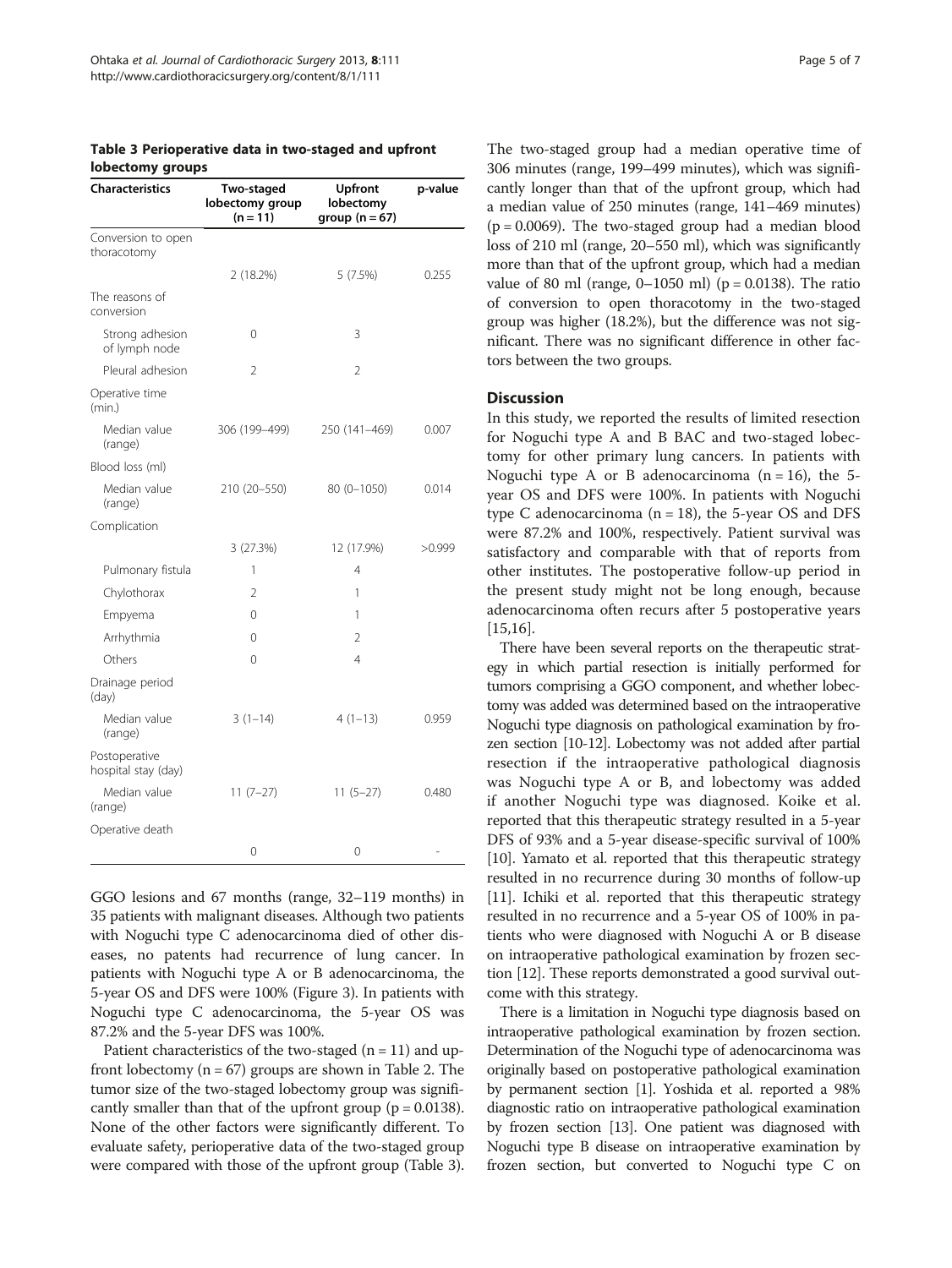<span id="page-5-0"></span>postoperative examination by permanent section. Koike et al. performed a prospective study in which limited resection was performed on 46 patients who were diagnosed with noninvasive BAC on intraoperative pathological examination by frozen section. Three patients were diagnosed with invasive adenocarcinoma on postoperative pathological examination by permanent section [10]. Yamada et al. reported that among 42 pure GGO lesions of 2 cm or less, 3 were diagnosed as Noguchi type C and 1 was diagnosed as Noguchi type A or B on intraoperative pathological examination by frozen section [5]. Ichiki et al. reported that of 16 patients who were diagnosed with Noguchi type A or B disease intraoperatively, 3 were diagnosed with Noguchi C disease postoperatively [\[12\]](#page-6-0). Yoshida et al. reported three recurrent patients who were diagnosed with Noguchi type B disease on intraoperative examination and underwent limited resection [[17](#page-6-0)]. One had metachronous cancer, one had recurrence of the bronchial stump, and another had Noguchi type C disease on postoperative examination. Although whether lobectomy can prevent recurrence in patients with Noguchi C disease is unclear, a two-staged lobectomy strategy can avoid undertreatment.

We adopted a two-staged lobectomy strategy to avoid misdiagnosis due to intraoperative pathological examination by frozen section for undiagnosed small peripheral GGO lesions. That is, two-staged lobectomy was added based on the results of postoperative pathological examination by permanent section after partial resection. No patients who underwent this protocol were subjected to surgical overtreatment. However, of 19 patients with a diagnosis other than Noguchi type A or B disease, 8 (42%) did not undergo two-staged lobectomy. Although five of them did not undergo this procedure for medical reasons, three refused. There seems to be a problem with compliance to undergo a second surgery. It might be psychologically and financially overwhelming. The ratio of undertreatment was higher than the ratio of misdiagnosis based on intraoperative pathological examination in past reports [[12](#page-6-0)].

Eleven patients underwent two-staged VATS lobectomy. The perioperative outcomes of these surgeries were compared with those of upfront VATS lobectomy for c-stage IA adenocarcinoma. Although there was no mortality in either group and no significant differences in morbidity, the time of operation and estimated blood loss were significantly greater in the two-staged group than in the upfront lobectomy group. The rate of conversion to open thoracotomy was as high as 18% in the two-staged group, although there was no significant difference with the upfront lobectomy group  $(7.5\% , p = 0.255)$ . It is speculated that two-staged lobectomy requires dissection of adhesions, and thus results in a longer operative time, more blood loss, and sometimes conversion to open thoracotomy. Twostaged lobectomy seems more invasive than upfront lobectomy. Recently, to avoid adverse effects of two-staged surgery, we performed limited resection according to the GGO ratio and standardized uptake value of PET-CT regardless of Noguchi classification with permanent section.

# Conclusions

The therapeutic strategy for undiagnosed small peripheral GGO lesions (i.e., two-staged lobectomy based on postoperative pathological examination by permanent section after partial resection) had satisfactory oncological results. However, there are concerns in terms of the invasiveness of the procedure and low compliance for two-staged lobectomy.

#### Competing interest

The authors declare that they have no competing interests.

#### Authors' contributions

KO and YH wrote the manuscript. Other authors collected data. All authors read and approved the final manuscript.

#### Author details

<sup>1</sup>Department of Cardiovascular and Thoracic Surgery, Hokkaido University Graduate School of Medicine, Sapporo, Hokkaido, Japan. <sup>2</sup>Gastroenterology Surgery II, Hokkaido University Graduate School of Medicine, Sapporo, Hokkaido, Japan. <sup>3</sup>Department of Cardiovascular and Thoracic Surgery, Hokkaido University Graduate School of Medicine, North 15, West 7, Kita-ku, Sapporo, Hokkaido 060-8638, Japan.

#### Received: 13 November 2012 Accepted: 12 April 2013 Published: 24 April 2013

#### References

- 1. Noguchi M, Morikawa A, Kawasaki M, et al: Small adenocarcinoma of the lung. Histologic characteristics and prognosis. Cancer 1995, 75:2844–2852.
- 2. Aoki T, Nakata H, Watanabe H, et al: Evolution of peripheral lung adenocarcinomas: CT findings correlated with history and tumor doubling time. AJR Am J Roentgenol 2000, 174:763-768.
- 3. Kondo T, Yamada K, Noda K, et al: Radiologic-prognostic correlation in patients with small pulmonary adenocarcinomas. Lung Cancer 2002, 36:49–57.
- 4. Kuriyama K, Seto M, Kasugai T, et al: Ground-glass opacity on thin-section CT: value in differentiating subtypes of adenocarcinoma of the lung. AJR 1999, 173:465–469.
- 5. Yamada S, Kohno T: Video-assisted thoracic surgery for pure ground-glass opacities 2 cm or less in diameter. Ann Thorac Surg 2004, 77:1911–1915.
- 6. Nakamura H, Saji H, Ogata A, et al: Lung cancer patients showing pure ground-glass opacity on computed tomography are good candidates for wedge resection. Lung Cancer 2004, 44:61-68.
- 7. Watanabe S, Watanabe T, Araki K, et al: Results of wedge resection for focal bronchioloalveolar carcinoma showing pure groundglassattenuation on computed tomography. Ann Thorac Surg 2002, 73:1252–1259.
- 8. Yamato Y, Koike T, Yoshiya K, et al: Results of surgical treatment for small (2 cm or under) adenocarcinomas of the lung. Surg Today 2008, 38:109–114.
- Okada M, Koike T, Higashiyama M, et al: Radical sublober resection for small-sized non-small cell lung cancer: a multicenter study. J Thorac Cardiovasc Surg 2006, 132:769–775.
- 10. Koike T, Togashi K, Shirato T, et al: Limited resection for noninvasive bronchioloalveolar carcinoma diagnosed by intraoperative pathologic examination. Ann Thorac Surg 2009, 88:1106–1111.
- 11. Yamato Y, Tsuchida M, Watanabe T, et al: Early results of a prospective study of resection for bronchioloalveolar adenocarcinoma of the lung. Ann Thorac Surg 2001, 71:971–974.